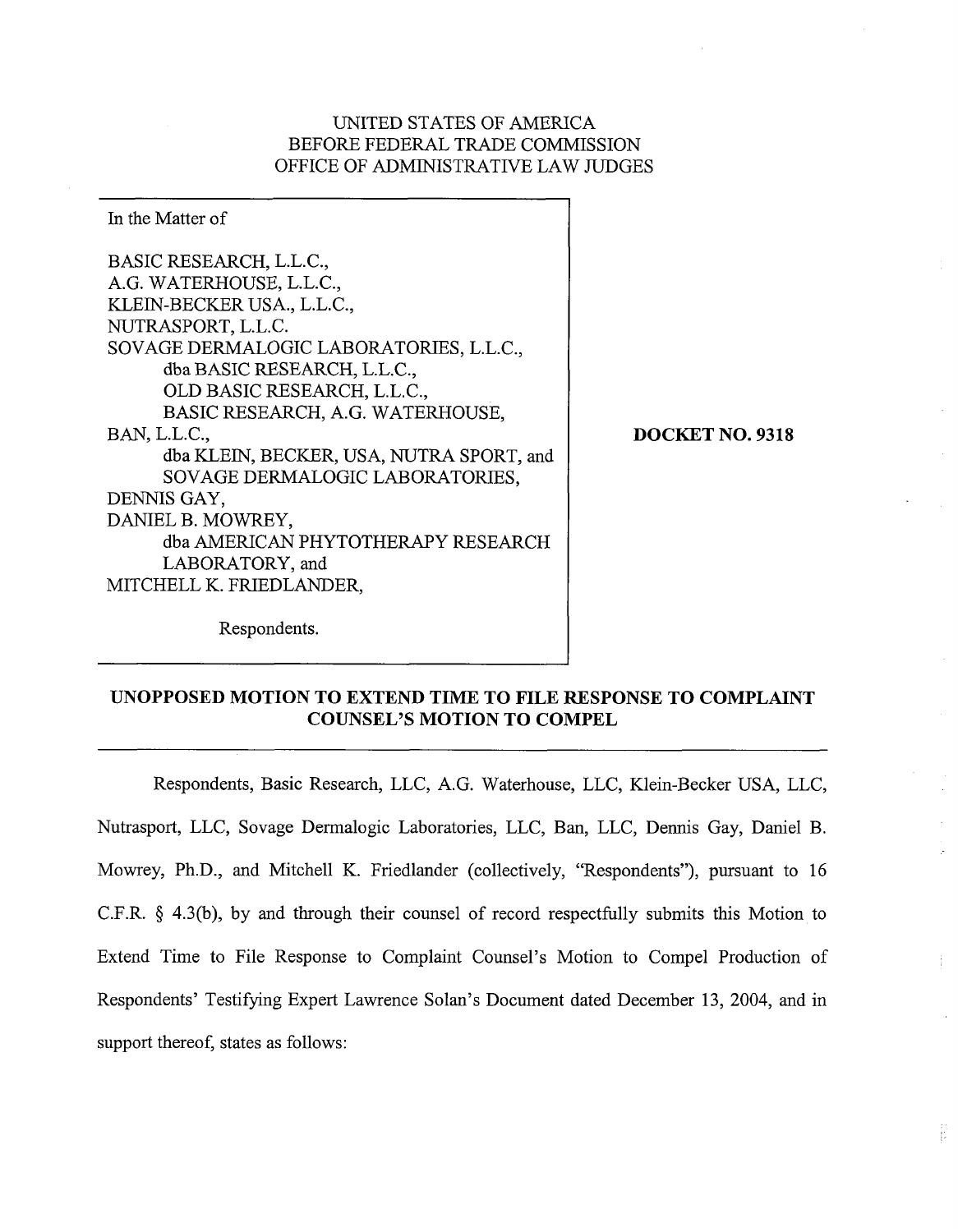1. On December 13, 2004, Complaint Counsel for the Federal Trade Commission served its Motion to Compel Production of Respondents' Testifying Expert Lawrence Solan's Document. Respondents' opposition is due December 23,2004.

2. Due to the press of other business matters, Respondents hereby request an extension of time to and including December 29, 2004, within which to respond to Complaint Counsel's Motion to Compel Production of Respondents' Testifying Expert Lawrence Solan's Document.

3. Undersigned counsel has conferred with Complaint Counsel to discuss the relief sought in this Motion. Complaint Counsel has no objection to granting Respondents the requested extension of time.

4. A proposed Order is attached hereto for the Court's convenience. DATED this 2  $\frac{2}{3}$  av of December, 2004.

RESPECTFULLY SUBMITTED

BURBIDGE & MITCHELL

ţ.

RICHARD D. BURBIDGE Attorneys for Dennis Gay

Unopposed Motion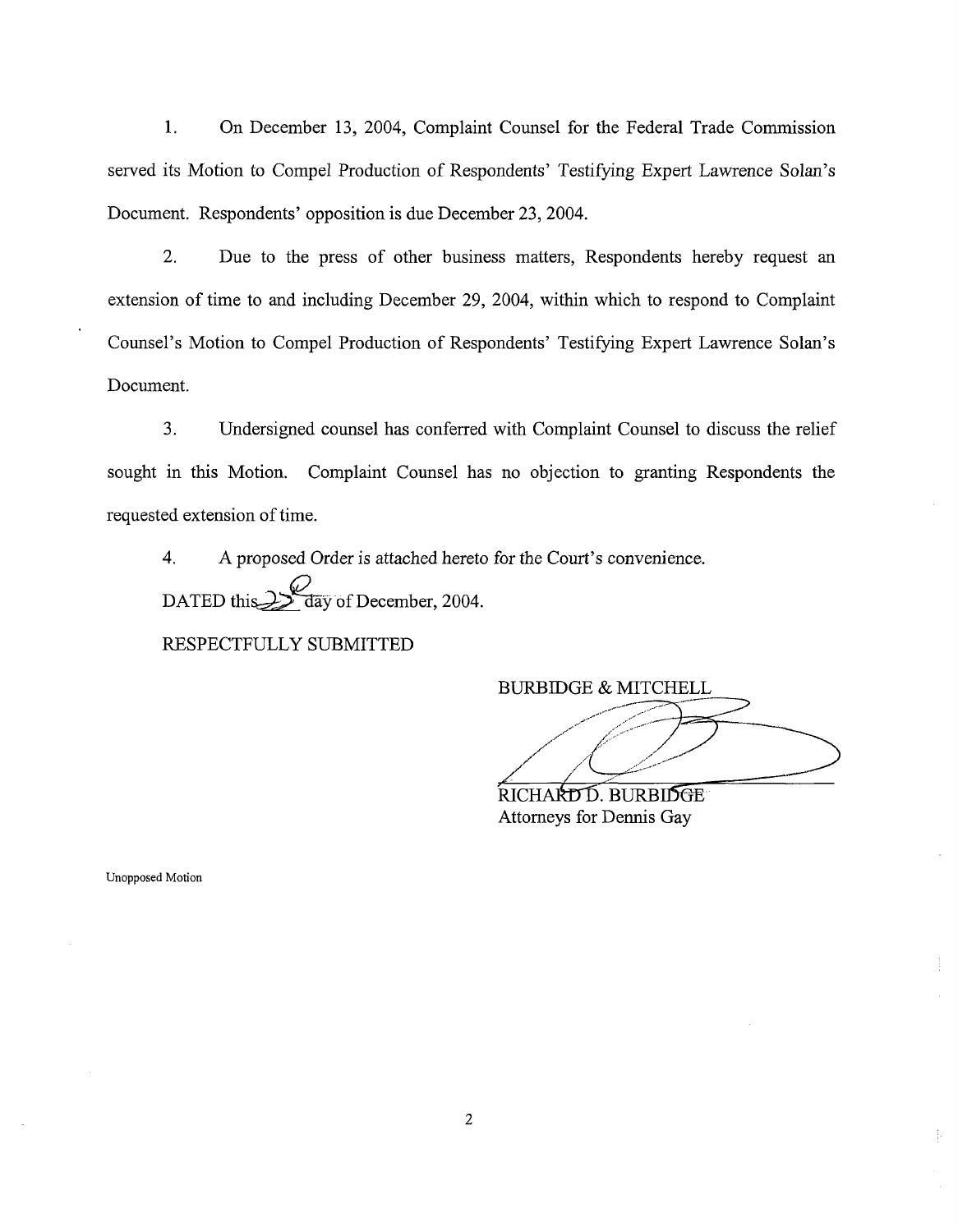#### CERTIFICATE OF SERVICE

I hereby certify that on this 22nd day of December, 2004, I caused the foregoing UNOPPOSED MOTION TO EXTEND TIME TO FILE RESPONSE TO COMPLAINT COUNSEL'S MOTION TO COMPEL to be filed and served as follows:

(1) an original and two paper copies filed by Federal Express and one electronic copy in PDF format filed by electronic mail to:

Donald S. Clark, Secretary Federal Trade Commission 600 Pennsylvania Avenue, NW Room H-159 Washington, DC 20580 Email: secretary@ftc.gov

(2) one paper copy served by Federal Express to:

The Honorable Stephen J. McGuire Administrative Law Judge 600 Pennsylvania Avenue, NW, Room H-106 Washington, D.C. 20580

**(3)** one paper copy by first class U.S. mail and one electronic copy in PDF format by electronic mail to:

Laureen Kapin Walter C. Gross Joshua S. Millard Robin M. Richardson Laura Schneider Federal Trade Commission 600 Pennsylvania Ave, NW, Suite NJ-2 122 Washington, D.C. 20580 Email: lkapin@ftc.gov

(4) one paper copy by first class U.S. mail

Elaine D. Kolish Associate Director, Enforcement Federal Trade Commission 600 Pennsylvania Ave, NW Washington, D.C. 20580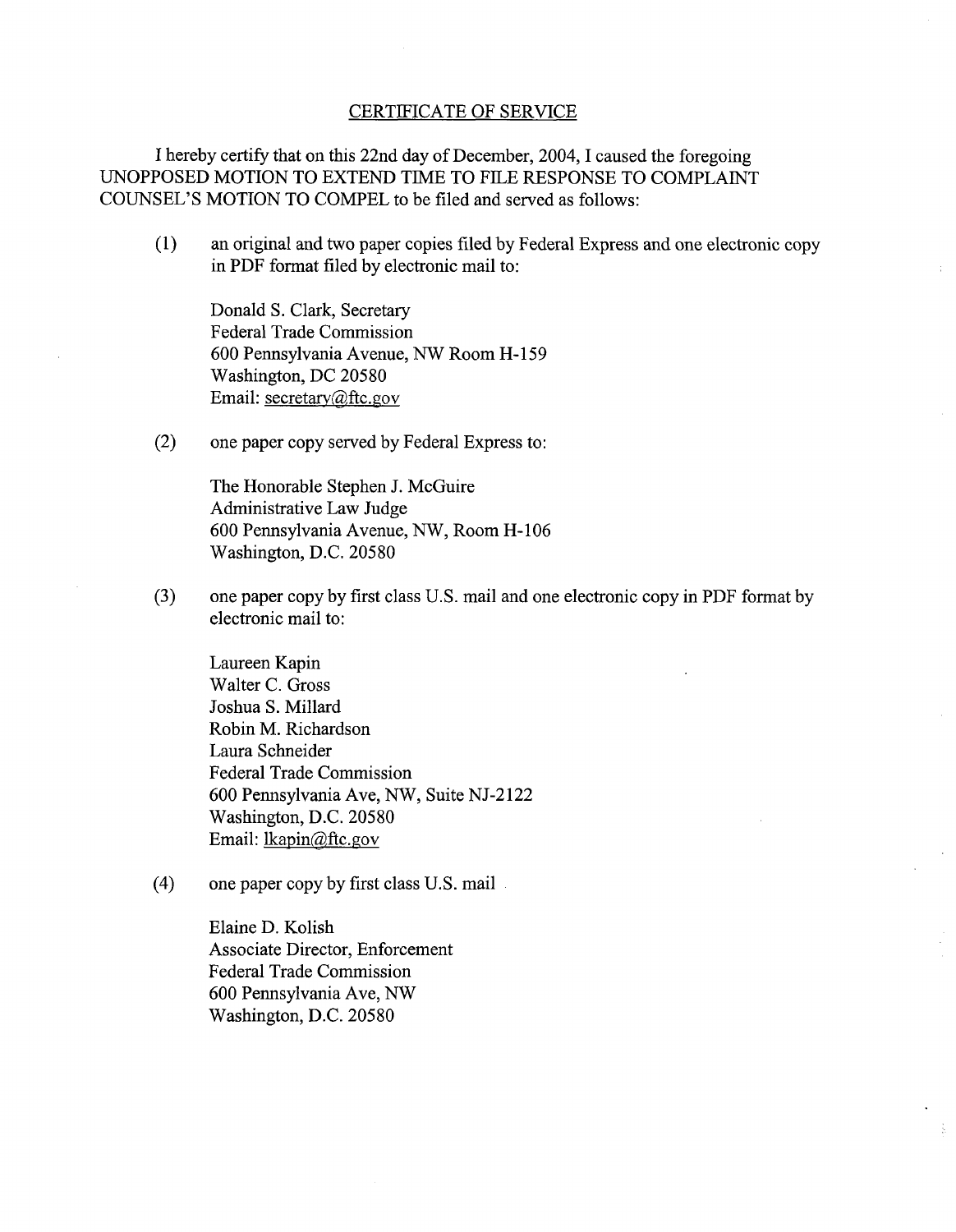Jeffrey D. Feldman Gregory L. Hillyer Christopher P. Demetriades FELDMANGALE, P.A. 201 S. Biscayne Boulevard Miami, FL 33131

Ronald F. Price PETERS SCOFIELD PRICE 3 10 Broadway Center 1 1 1 East Broadway, #I100 Salt Lake City, Utah 841 11

Mitchell K. Friedlander c/o Compliance Department 5742 West Harold Gatty Drive Salt Lake City, Utah 841 16

Richard D. Burbidge Attorneys for Respondent Dennis Gay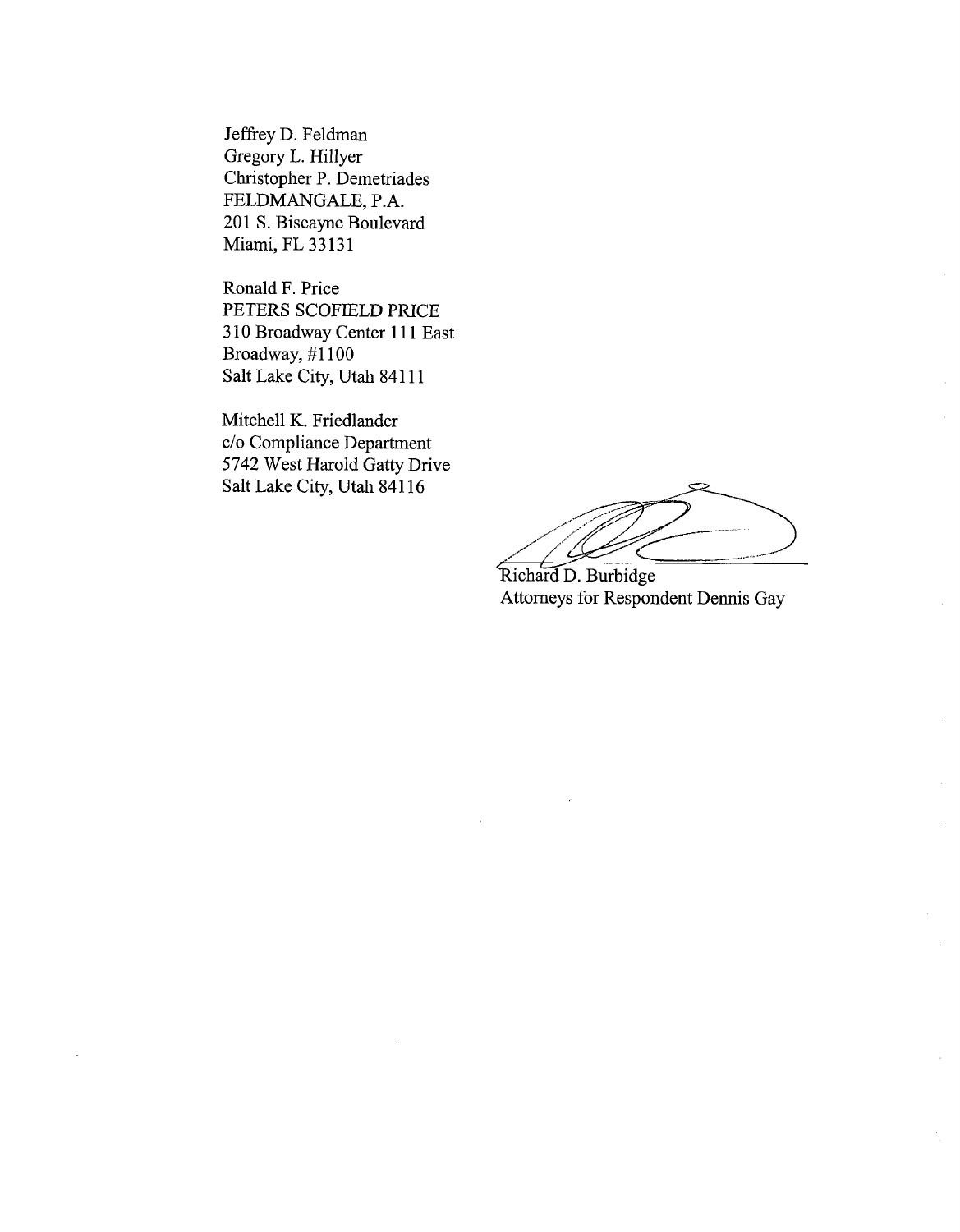## UNITED STATES OF AMERICA BEFORE FEDERAL TRADE COMMISSION OFFICE OF ADMINISTRATIVE LAW JUDGES

In the Matter of BASIC RESEARCH, L.L.C., A.G. WATERHOUSE, L.L.C., KLEIN-BECKER USA., L.L.C., NUTRASPORT, L.L.C. SOVAGE DERMALOGIC LABORATORIES, L.L.C., dba BASIC RESEARCH, L.L.C., OLD BASIC RESEARCH, L.L.C., BASIC RESEARCH, A.G. WATERHOUSE, BAN, L.L.C., dba KLEIN, BECKER, USA, NUTRA SPORT, and SOVAGE DERMALOGIC LABORATORIES, DENNIS GAY, DANIEL B. MOWREY, dba AMERICAN PHYTOTHERAPY RESEARCH LABORATORY, and MITCHELL K. FRIEDLANDER,

**DOCKET NO. 9318** 

ţ.

Respondents.

## **ORDER ON AGREED MOTION TO EXTEND TIME TO FILE RESPONSE TO COMPLAINT COUNSEL'S MOTION TO COMPEL PRODUCTION OF RESPONDENTS' TESTIFYING EXPERT LAWRENCE SOLAN'S DOCUMENT**

THIS CAUSE came before the Administrative Law Judge for the Federal Trade Commission on Respondents Basic Research, LLC, A.G. Waterhouse, LLC, Klein-Becker USA, LLC, Nutrasport, LLC, Sovage Dermalogic Laboratories, LLC, Ban, LLC, Dennis Gay, Daniel B. Mowrey, Ph.D., and Mitchell K. Friedlander's (collectively, "Respondents") Unopposed Motion to Extend Time to File Response to Complaint Counsel's Motion to Compel Production of Respondents' Testifying Expert Lawrence Solan's Document ("Motion"). Having carefully reviewed the Motion, being made aware of the agreement of Complaint Counsel and being otherwise fully advised in the premises, it is hereby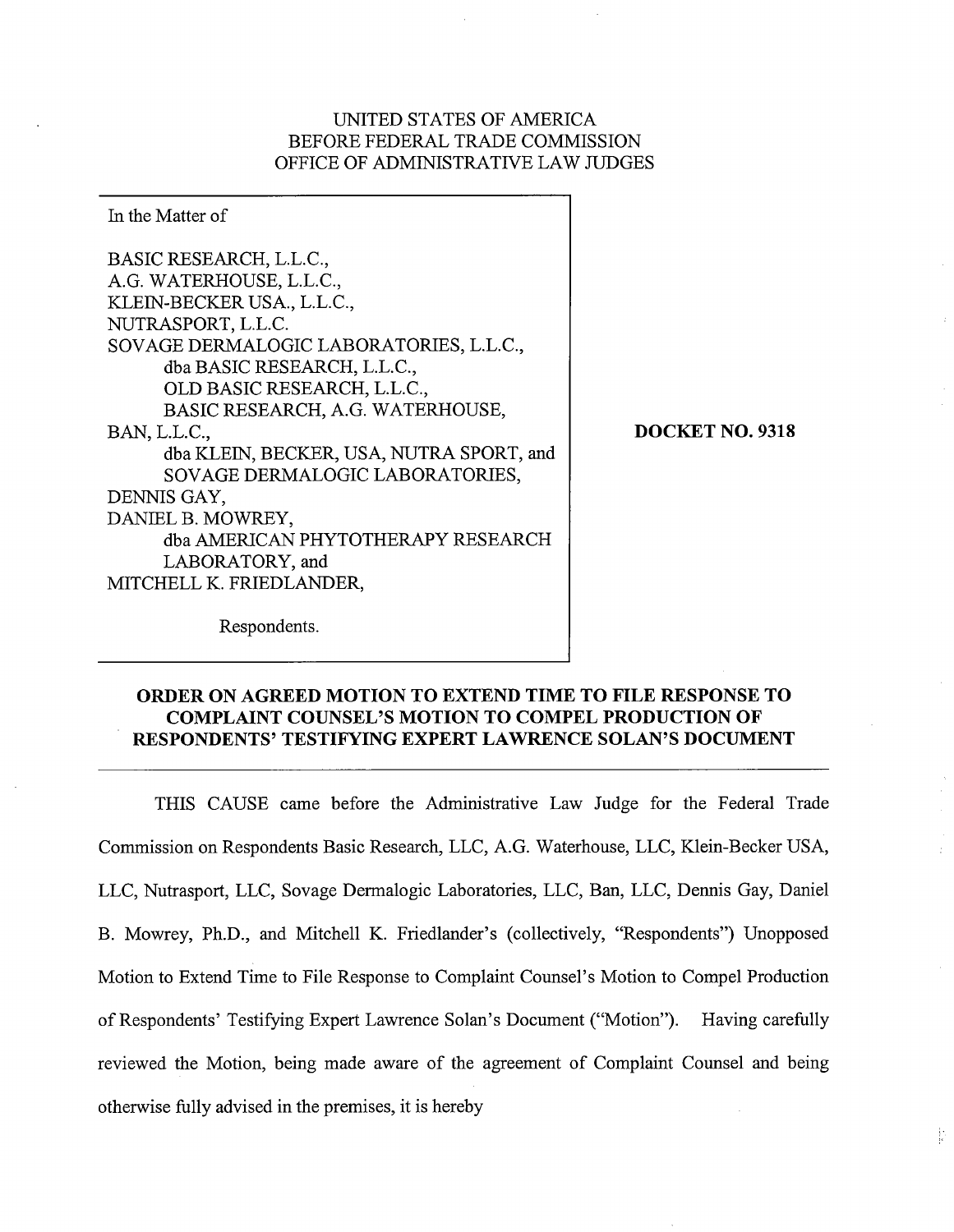**ORDERED AND ADJUDGED** that Respondents' Motion is hereby GRANTED. The Respondents shall have to and including December 29, 2004, within which to serve their response to Complaint Counsel's Motion to Compel Production of Respondents' Testifying Expert Lawrence Solan's Document. Respondents, on December 29,2004, shall overnight their response for filing the following business day with the Office of the Secretary of the Federal Trade Commission and fax a courtesy copy to these Chambers at telephone number 202-326- 2427.

**DONE AND ORDERED** this day of ,2004.

Stephen J. McGuire Administrative Law Judge  $\bar{\mathcal{A}}$ 

송

Copies furnished to: All counsel of record

Order on Unopposed Motion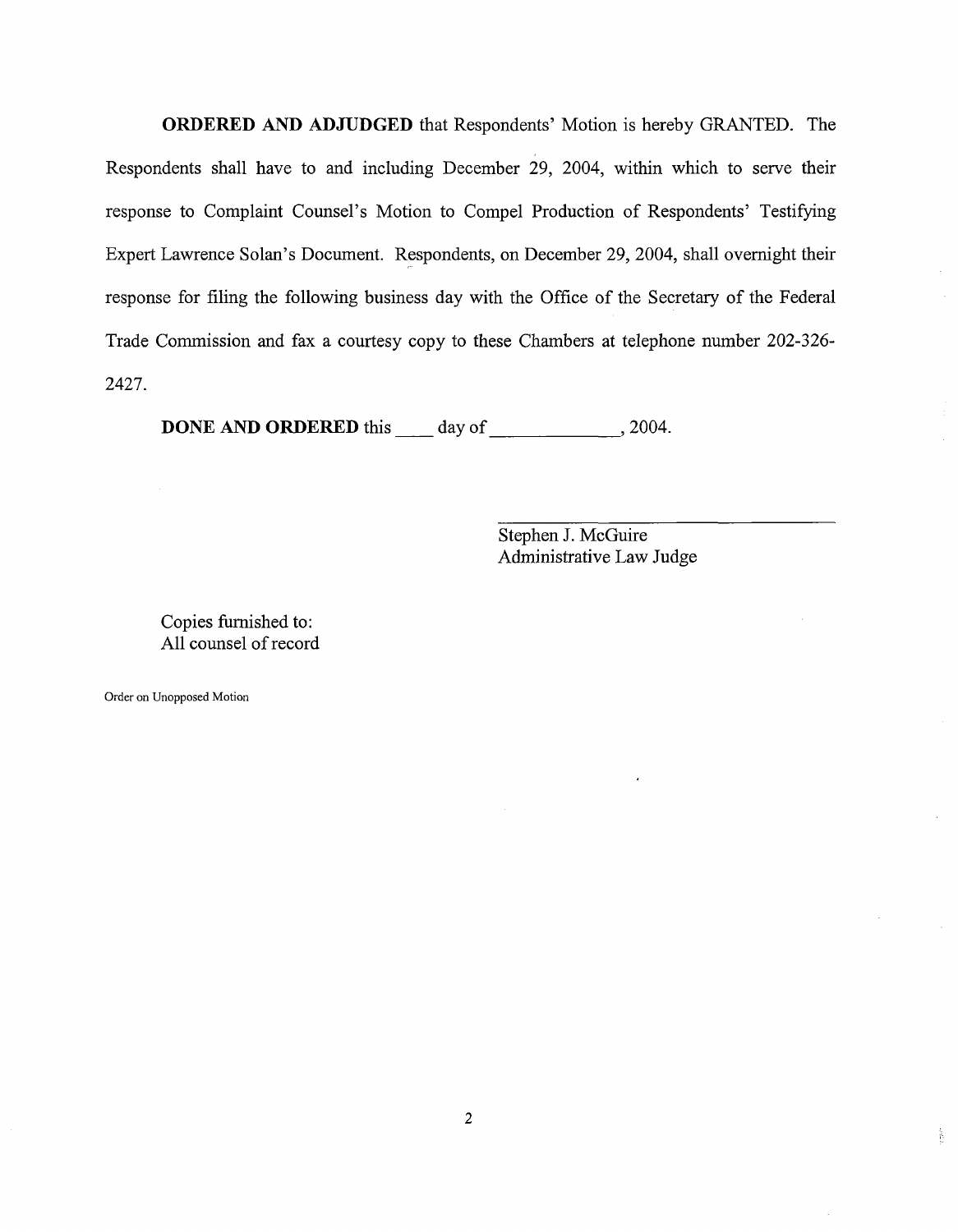#### CERTIFICATE OF SERVICE

I hereby certify that on this 22nd day of December, 2004, I caused the foregoing ORDER ON AGREED MOTION TO EXTEND TIME TO FILE RESPONSE TO COMPLAINT COUNSEL'S MOTION TO COMPEL PRODUCTION OF RESPONDENTS' TESTIFYING EXPERT LAWRENCE SOLAN'S DOCUMENT to be filed and served as follows:

(1) an original and two paper copies filed by Federal Express and one electronic copy in PDF format filed by electronic mail to:

Donald S. Clark, Secretary Federal Trade Commission 600 Pennsylvania Avenue, NW Room H-159 Washington, DC 20580 Email: secretary@ftc.gov

(2) one paper copy sewed by Federal Express to:

The Honorable Stephen J. McGuire Administrative Law Judge 600 Pennsylvania Avenue, NW, Room H- 106 Washington, D.C. 20580

**(3)** one paper copy by first class U.S. mail and one electronic copy in PDF format by electronic mail to:

Y.

Laureen Kapin Walter C. Gross Joshua S. Millard Robin M. Richardson Laura Schneider Federal Trade Commission 600 Pennsylvania Ave, NW, Suite NJ-2122 Washington, D.C. 20580 Email: lkapin@ftc.gov

(4) one paper copy by first class U.S. mail

Elaine D. Kolish Associate Director, Enforcement Federal Trade Commission 600 Pennsylvania Ave, NW Washington, D.C. 20580